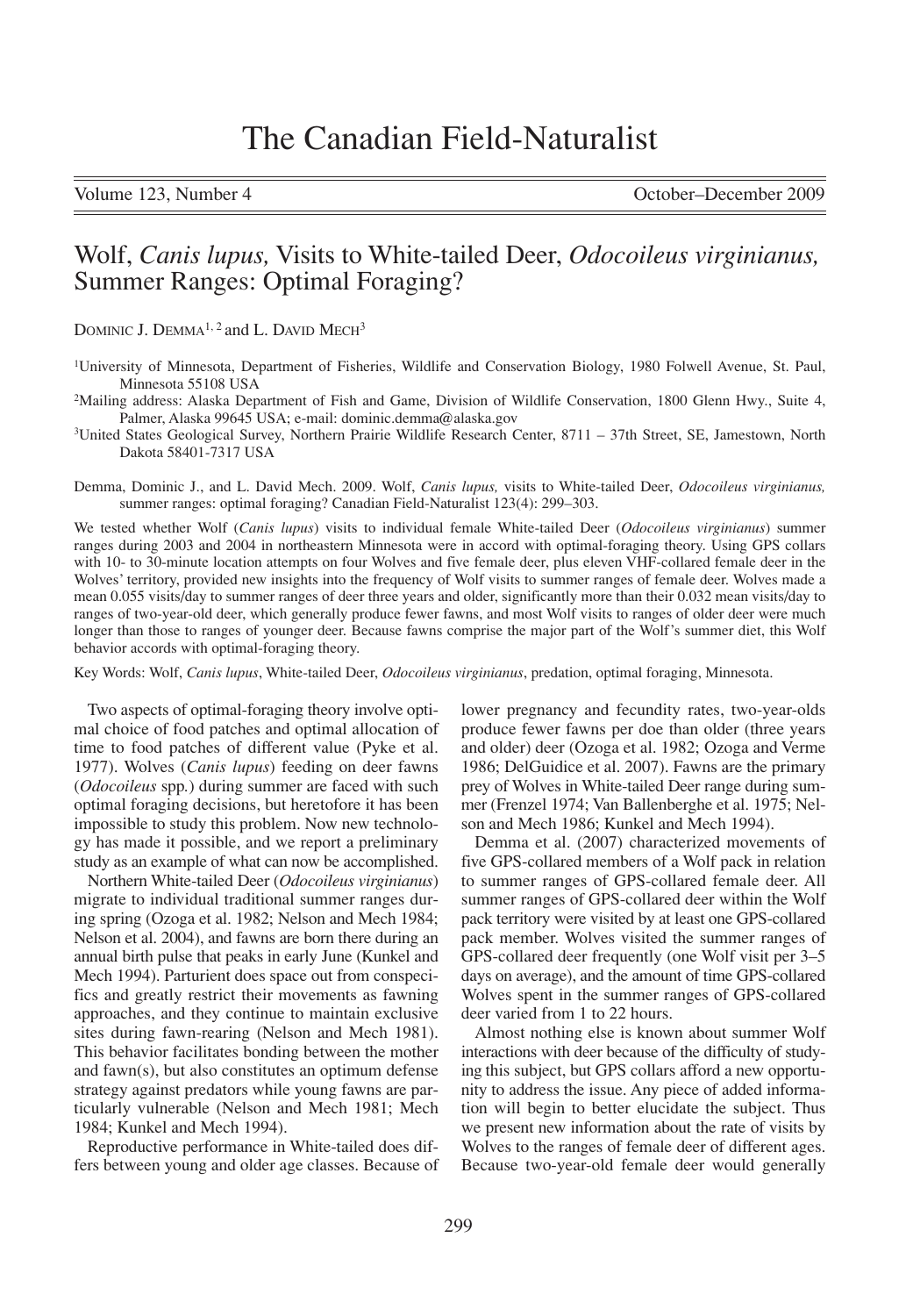be accompanied by fewer fawns than older deer, optimal foraging theory predicts that Wolves would visit the ranges of the younger deer less often, other factors being equal. Thus we used GPS collars on Wolves and GPS and VHF collars on deer during the Demma et al. (2007) study to compare frequency of Wolf visits to the summer ranges of deer of both ages.

## **Study Area**

We conducted this study during the summers of 2003 and 2004 in the 240-km² territory of the Pike Lake Wolf pack in the Superior National Forest of northeastern Minnesota (48°N, 92°W) (Figure 1). Nelson and Mech (1981) provided a detailed description of the study area. Wolves occurred throughout the study area at densities of 28–36/1000 km² (L. D. Mech, unpublished data). The area is near the northern limit of deer range, and density was an estimated 12–15 deer/10 km² (M. H. Dexter, Minnesota Department of Natural Resources, unpublished report).

## **Methods**

During May–July 2003 and 2004, we live-trapped and anesthetized Wolves using standard techniques (Mech 1974; Demma et al. 2007). Wolves were examined for general condition, sexed, weighed, eartagged, and aged by tooth wear (Gipson et al. 2000). We took measurements of testes and teats to assess reproductive status (Mech 2006), and administered antibiotics.

We fitted the Wolves with GPS radio-collars that we programmed to obtain locations at either 10-min or 15-min intervals, 24 hours per day (Televilt, Lindesberg, Sweden, and Advanced Telemetry Systems, Inc. [ATS], Isanti, Minnesota, USA). The GPS collars contained either drop-off mechanisms that we programmed to release after 110 or 130 days post start-up (Televilt) or that we could release at will (ATS) by a remotely operated transceiver (Mech and Gese 1992).

We captured adult female deer during March 2003 and 2004 in collapsible Clover traps (McCullough 1975). The captured deer were anesthetized, examined, and sampled using standard techniques (Mech et al. 1985; Kreeger 1996; Nelson 2001). We attached a VHF radio-collar or releasable ATS GPS collar (Merrill et al. 1998). We programmed the deer GPS collars to obtain one location per week until 15 May and one location per 30 min thereafter. We remotely released the collars from the deer after the GPS battery level dropped below the threshold required to obtain fixes.

To minimize any potential movement bias resulting from capture and immobilization, we arbitrarily excluded Wolf GPS locations collected during the first five days post capture. We plotted all GPS data in ArcMap (ESRI, Inc., Redlands, California) and used Hawth's Analysis Tools (www.spatialecology.com) to calculate minimum convex polygons for deer (MCPs; Mohr 1947). We used this common method because

|      |          |                | Number of | Collar     |
|------|----------|----------------|-----------|------------|
| Year | Deer No. | Age            | locations | type       |
| 2003 | 8066     | 3              | 9         | VHF        |
| 2003 | 8070     | 7              | 11        | VHF        |
| 2003 | 8076     | $\overline{c}$ | 9         | VHF        |
| 2003 | 8080     | $\overline{c}$ | 7         | VHF        |
| 2003 | 8082     | 5              | 11        | VHF        |
| 2003 | 8084     | $\mathfrak{2}$ | 803       | <b>GPS</b> |
| 2003 | 8094     | 3              | 2808      | <b>GPS</b> |
| 2003 | 8104     | 3              | 1359      | <b>GPS</b> |
| 2003 | 8110     | $\mathfrak{2}$ | 739       | <b>GPS</b> |
| 2004 | 8066     | $\overline{4}$ | 9         | <b>VHF</b> |
| 2004 | 8070     | 8              | 11        | <b>VHF</b> |
| 2004 | 8076     | 3              | 9         | <b>VHF</b> |
| 2004 | 8080     | 3              | 7         | VHF        |
| 2004 | 8082     | 6              | 11        | VHF        |
| 2004 | 8110     | 3              | 7         | VHF        |
| 2004 | 8114     | 3              | 7         | VHF        |
| 2004 | 8118     | 7              | 12        | VHF        |
| 2004 | 8126     | 7              | 11        | VHF        |
| 2004 | 8142     | 3              | 10        | VHF        |
| 2004 | 8144     | $\overline{2}$ | 9         | VHF        |
| 2004 | 8158     | 8              | 1403      | <b>GPS</b> |

TABLE 1. Background data on VHF- and GPS-collared deer with home ranges that overlapped with GPS-collared Wolves during summer 2003 and 2004 in the Superior National Forest of northeastern Minnesota.

the MCPs of our GPS-collared deer included 739– 2808 locations (Table 1) without large voids, thus minimizing two of the main MCP biases (White and Garrott 1990). We defined summer ranges of GPScollared deer as MCPs comprising all locations from 15 May to 15 August. The MCPs generally contained dense point clusters with a few outliers that we arbitrarily excluded if they were >200 m away. The mean proportion of GPS locations excluded was 1%. Because many fewer locations were available for VHFcollared deer, we did not exclude outliers for MCP calculations. We combined 2003 and 2004 summer VHF locations for deer studied during both summers because female deer in this area use the same ranges each summer (Nelson 1979; Nelson and Mech 1984). We used a two-sample *t* test to compare mean MCP area calculated using GPS and VHF locations.

We calculated the frequency of Wolf visits to the summer range of each radio-collared deer by dividing the number of GPS Wolf visits by the number of GPS Wolf days. We calculated GPS Wolf days for each deer summer range by summing the study tenures of all GPS Wolves whose summer territories overlapped the deer ranges. We considered Wolf locations to be within deer MCP boundaries as visits, and we counted each visit as separate if Wolf locations and approximated travel paths (lines connecting successive locations) indicated that the Wolf left the deer summer range and had traveled >500 m away before revisiting or if it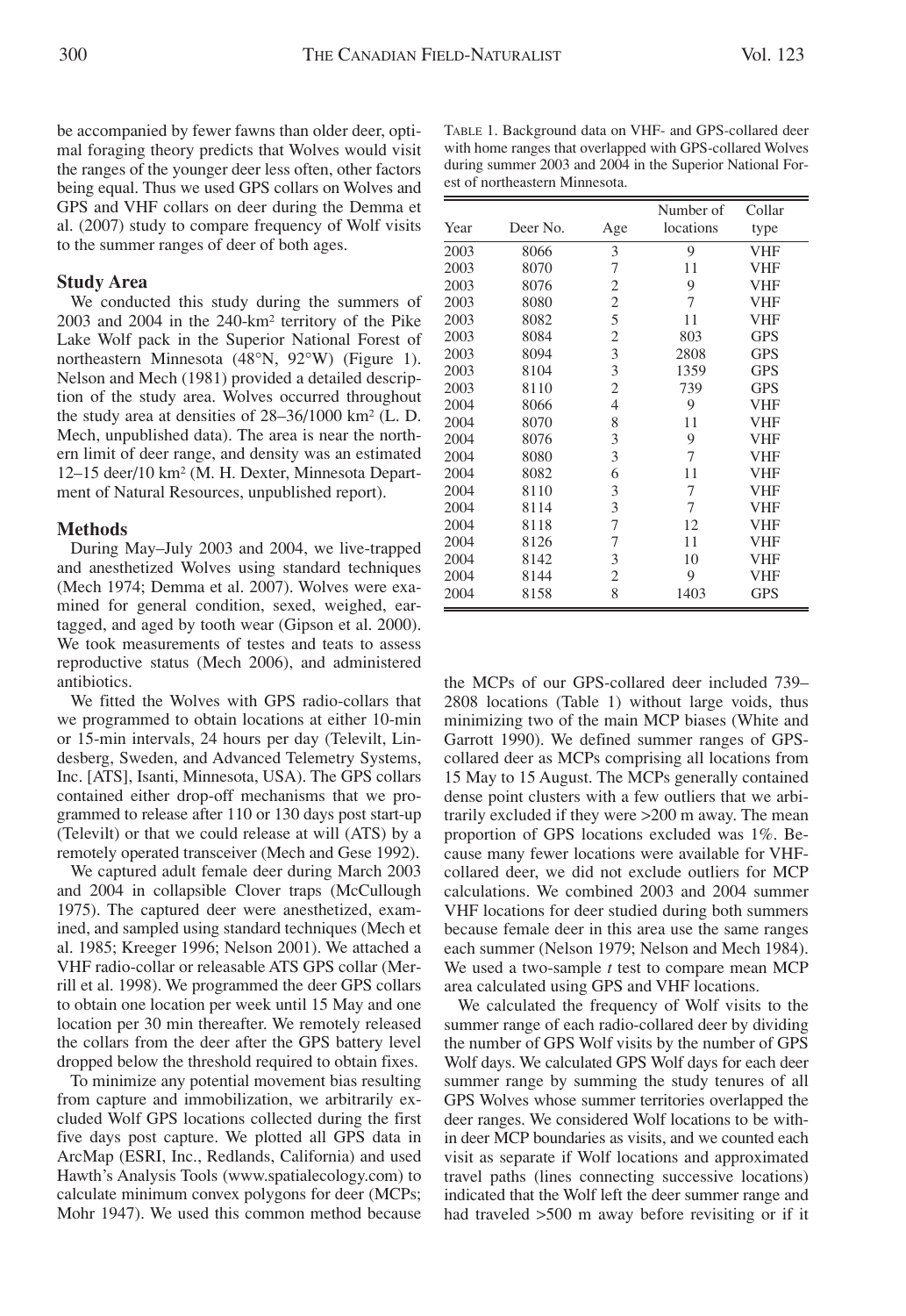

FIGURE 1. Locations of GPS-collared Wolves and locations of minimum convex polygons (MCPs) of VHF- and GPScollared deer within Wolf pack territory during summers 2003 and 2004 in the Superior National Forest of northeastern Minnesota.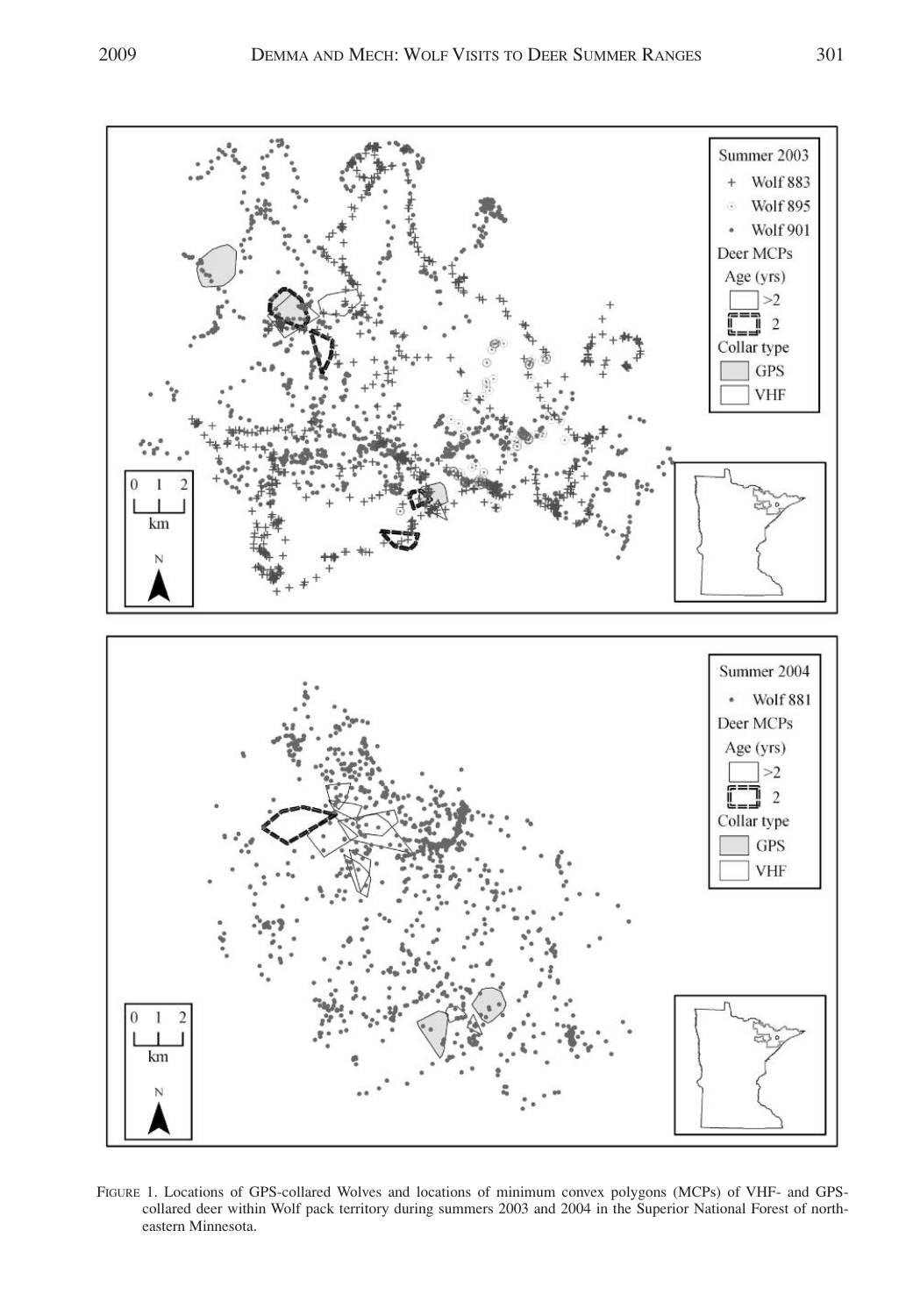returned  $\geq 12$  hours later. We also calculated Wolf visits to within 200 m of the boundaries of a deer MCP in case our deer MCPs were incompletely described (White and Garrott 1990).

We used a two-sample *t* test to test for differences in the mean frequencies of Wolf visits to young (twoyear-old) versus older (three years old and older) deer and to test for differences in the mean time spent visiting each. We defined significance as *P* < 0.05.

#### **Results**

We captured and instrumented three Wolves in 2003 and one Wolf in 2004 to study Wolf visits to deer summer ranges (Demma et al. 2007; Table 1). The study Wolves consisted of two females and two males, 1 to 8 years old. All Wolves were determined to be nonbreeders (Mech 2006), with the exception of Wolf 881, an eight-year-old breeding male. Mean GPS study period per Wolf was 34 days ( $SD = 10$ ,  $n = 4$ ) and number of locations per Wolf averaged 1960 (SD =  $804$ ,  $n = 4$ ).

We captured and instrumented with ATS GPS collars four deer in March 2003 and one deer in March 2004. Each deer migrated to summer ranges that overlapped spatially and temporally with GPS Wolf territories (Table 1). The GPS tenure of deer averaged 91 days  $(SD = 4)$ , and the mean number of GPS locations per deer was 1422 (SD = 833). Mean area of summer MCPs, which included a nearby GPS-collared deer that did not overlap with any GPS-collared Wolves, averaged 137 ha  $(SD = 37)$ .

We captured, aged, and instrumented with VHF collars five deer in winter 2003 and six deer in winter 2004. Each deer migrated to summer home ranges that overlapped with GPS Wolf territories (Table 1). All five of the VHF-collared deer studied during 2003 returned to those summer ranges in 2004. The mean VHF MCP area (109 ha,  $SD = 78$ ) was less than, but not significantly different from  $(t_{15} = 0.81; P = 0.43)$ , the mean GPS MCP area  $(137 \text{ ha}, SD = 15)$ . The combination of the GPS and VHF radio-collared deer yielded a sample of five deer summers of data for two-year-old deer and 16 deer summers for deer three years old and older.

Our GPS-collared Wolf pack members visited the summer ranges of all radio-collared deer within the territory (Figure 1). Wolves made a total of 50 visits to summer ranges of GPS-collared and VHF-collared deer, with a mean of two  $(SE = 0.2)$  GPS-collared Wolf visits per deer. Wolf 883 visited 9 of 9 deer summer ranges during a 33-day period, and Wolf 901 visited six of six deer summer ranges during a 32-day period, both in 2003. Wolf 895 had a study period of only five days and visited summer ranges of two of four radiocollared deer before dispersing from the territory in late June 2003 (Figure 1). Wolf 881 visited 12 of 12 known deer summer ranges in the territory during a 48-day study period in 2004. Although multiple Wolf pack members were radio-collared during 2003, the number of summer ranges of radio-collared deer overlapping each Wolf's range was different. This was due in part to temporal differences in Wolf study periods as well as to individual Wolf summer movement patterns within the territory.

Wolves visited summer ranges of two-year-old deer an average of 0.032 times/day and visited the summer ranges of older deer an average of 0.055 times/day  $(t_{19} = 2.1; P = 0.05)$ . Wolves also spent much less average time visiting younger deer ranges (1.8 vs. 10.1 hours), although that difference was not significant  $(t_{3,3} = 1.5; P = 0.22)$ . We also compared daily visits of Wolves to within 200 m of deer summer ranges in case our deer MCPs were incompletely described (White and Garrott 1990). Wolves made 0.044 visits/day to the 200 m-buffered MCPs of two-year-old deer and 0.075 visits/day to those of older deer  $(t_{19} = 2.0; P = 0.06)$ .

# **Discussion**

Our GPS-collared Wolves visited the summer ranges of all radio-collared deer within their territory (Demma et al. 2007). They visited the summer ranges of deer three years old and older more frequently than those of two-year-old deer and most spent more time there, although average difference in time spent was not significant. Because deer three years old and older tend to produce more fawns than two-year-olds do (Ozoga et al. 1982; Verme and Ullrey 1984; Ozoga and Verme 1986; DelGuidice et al. 2007), the greater number of Wolf visits we observed to ranges of older deer is consistent with the assumed food value of those ranges. Older deer can produce one to three fawns per year, so multiple Wolf visits to summer ranges of older deer, even after a Wolf kills a fawn there, could lead to another kill. Thus return trips of Wolves to deer home ranges where fawns had already been killed would not necessarily result in reduced hunting success.

The amount of overlap among our deer summer ranges varied, and because not every deer in the Wolf territory was collared, we could not determine actual densities of prey patches in each deer MCP. The ranges of three of the five two-year-old deer did not overlap with any older radio-collared deer, but one other overlapped 38% with the range of an older deer and another overlapped 74% with the range of an older deer. Because such overlap could have confounded our analyses, we tested our results after eliminating those from the two younger deer that overlapped with the older ones, and the results were still significant.

Our estimated number of Wolf visits to deer home ranges increased with the addition of the 200-m buffer. However, most Wolf visits were within the core MCP boundaries of GPS- and VHF-collared deer, and comprised 71 and 73% of total visits, respectively. We feel that the addition of the 200-m buffers (and corresponding Wolf visits) to the deer home ranges, albeit somewhat arbitrary, is a reasonable method to estimate Wolf visits to deer home ranges that may be underestimated by location data.